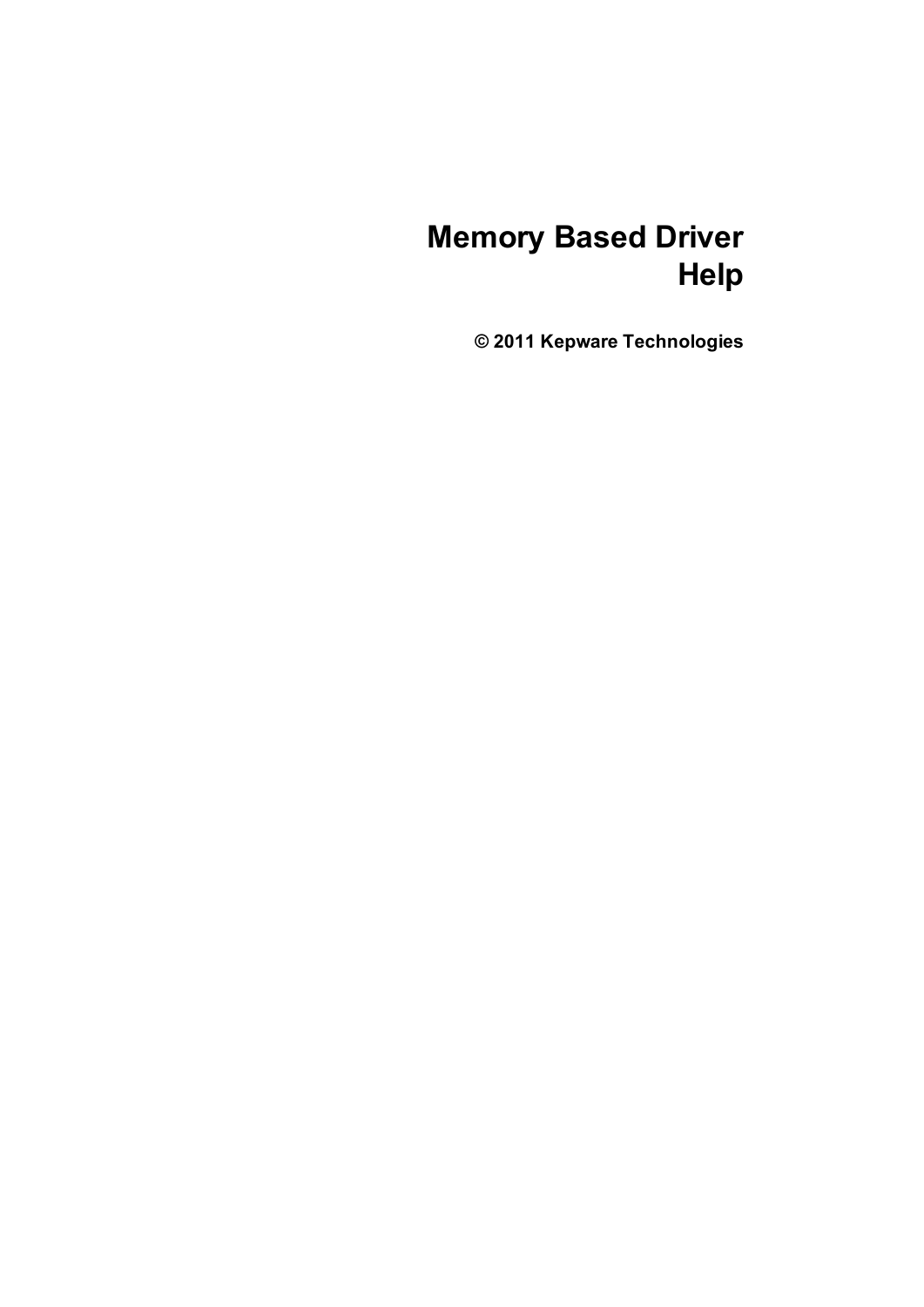# <span id="page-1-0"></span>**Table of Contents**

| Device address ' <address>' is not supported by model '<model name="">' 8</model></address> |  |
|---------------------------------------------------------------------------------------------|--|
|                                                                                             |  |
|                                                                                             |  |
|                                                                                             |  |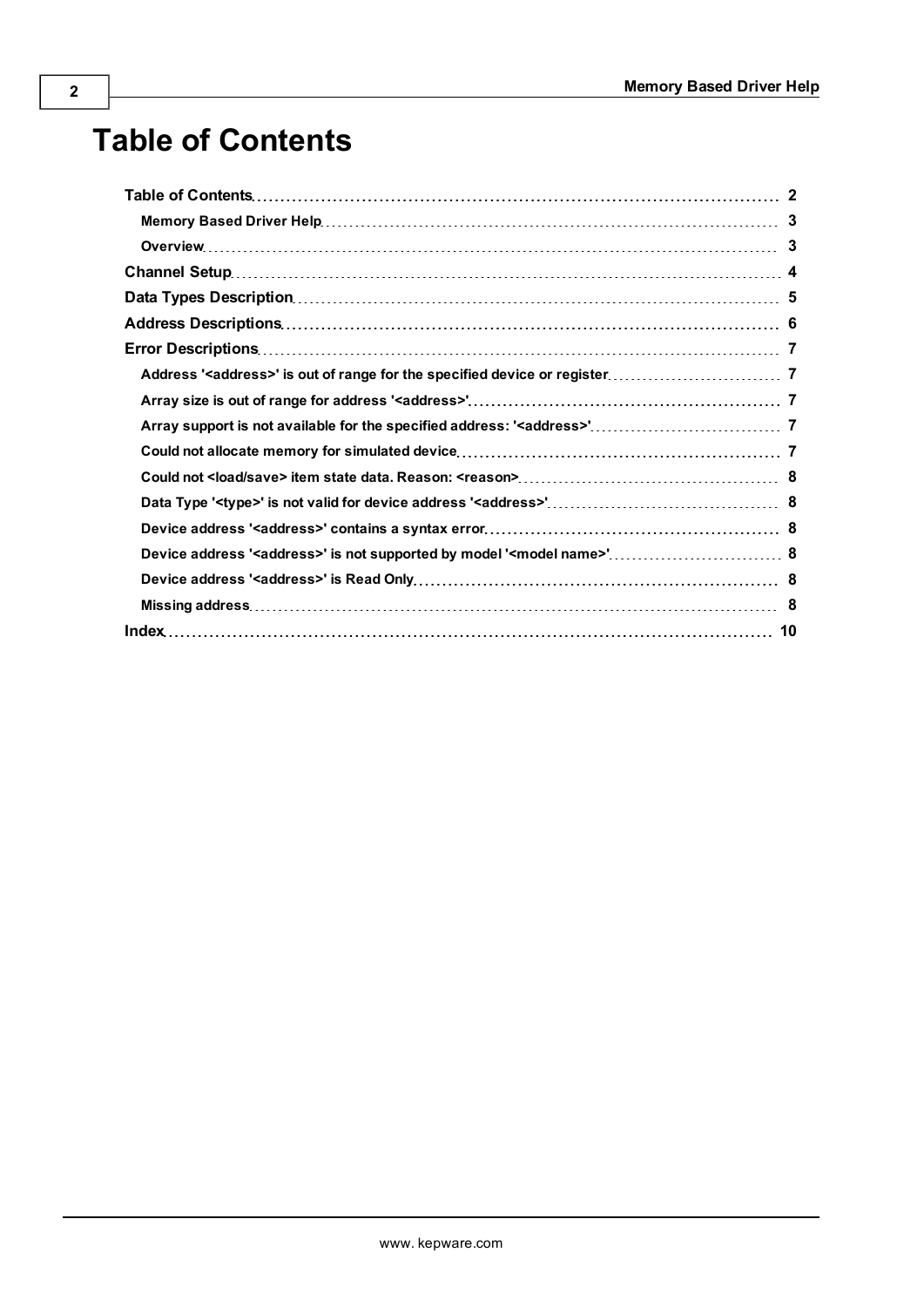### <span id="page-2-0"></span>**Memory Based Driver Help**

Help version 1.017

#### **CONTENTS**

**[Overview](#page-2-1)** What is the Memory Based Driver?

**[Channel](#page-3-0) [Setup](#page-3-0)** How do I configure this driver?

**[Data](#page-4-0) [Types](#page-4-0) [Description](#page-4-0)** What data types does this driver support?

**[Address](#page-5-0) [Descriptions](#page-5-0)** How do I address a data location with this driver?

#### **[Error](#page-6-0) [Descriptions](#page-6-0)**

<span id="page-2-1"></span>What error messages does this driver produce?

### **Overview**

The Memory Based Device Driver plugs into the industrial-based communications OPC server and acts as a simulated device, which enables users to retain tag values between server runs. For more information, refer to **[Chan](#page-3-0)[nel](#page-3-0) [Setup](#page-3-0)**.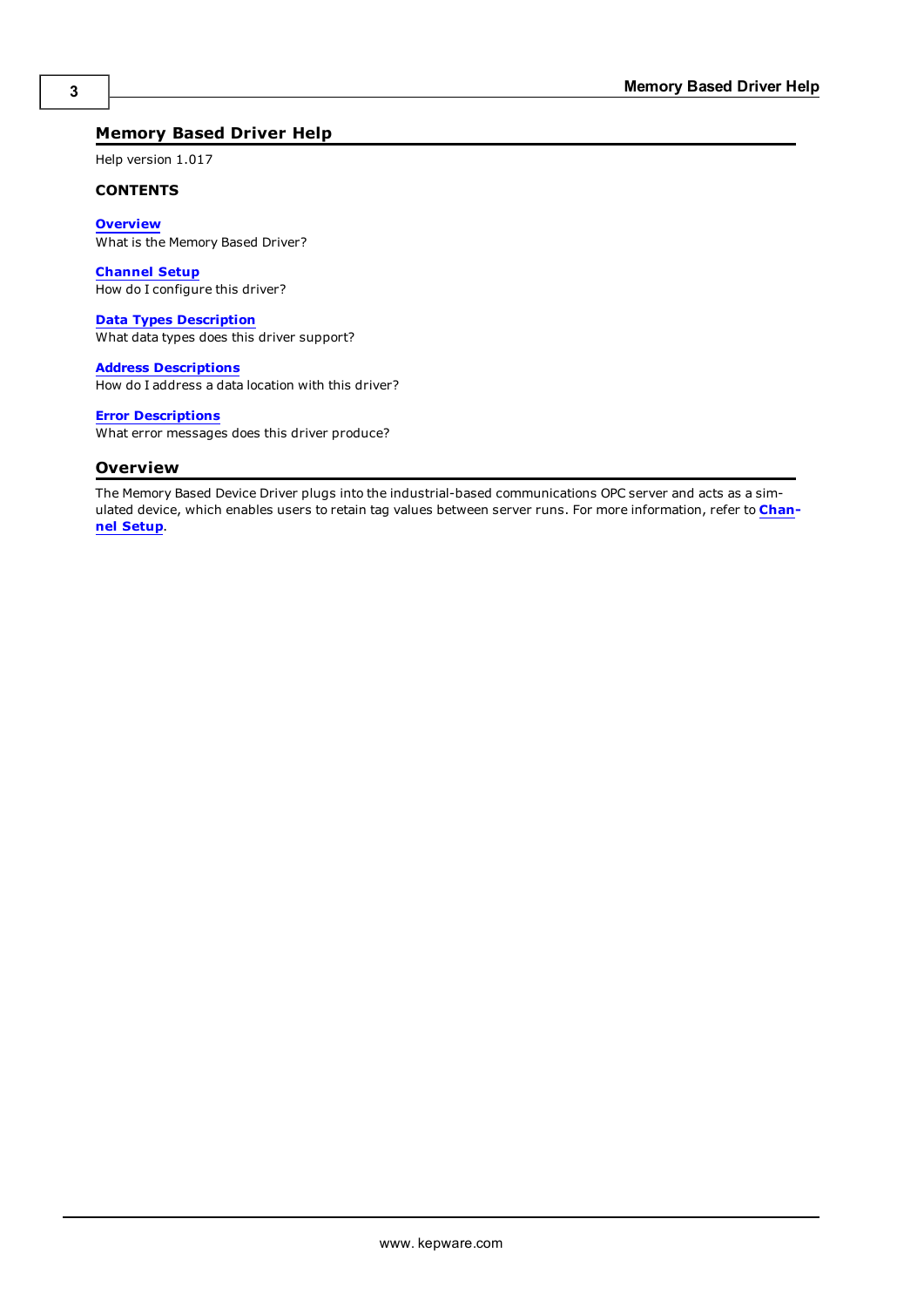#### <span id="page-3-0"></span>**Channel Setup**

| <b>New Channel - Item Persistence</b>                                                                                                                                                                                                                                                                                                                                                      | $\boldsymbol{\mathsf{x}}$ |
|--------------------------------------------------------------------------------------------------------------------------------------------------------------------------------------------------------------------------------------------------------------------------------------------------------------------------------------------------------------------------------------------|---------------------------|
| Select this option if you wish the driver to save the<br>value stored in all D addresses and S string<br>registers to file on shutdown, and reload these<br>values on startup.<br>If enabled, enter the full path and file name you<br>wish the data to be saved in.<br>Enable item persistence<br>Item persistence data file:<br>C:\Program Files\Server\Projects\Memory<br><b>Browse</b> |                           |
| Cancel<br>$\leq$ $\underline{B}$ ack<br>$N$ ext >                                                                                                                                                                                                                                                                                                                                          | Help                      |
|                                                                                                                                                                                                                                                                                                                                                                                            |                           |

The Memory Based Driver enables users to retain tag values between server runs. When Item Persistence is activated, all D register addresses and string values for all devices on the channel will be saved upon server shutdown. The values will be restored the next time the OPC server project is opened. Descriptions of the parameters are as follows:

- **Enable item persistence:** When checked, this setting will enable item persistence. The default setting is disabled.
- **Item persistence data file:** This parameter specifies the data file's name and fully-qualified path. This data file (\*.dat) will store the address values.

**Note:** OPC server projects containing more than one channel must have a unique file name for each.

**Important:** If there is an error in restoring persistent data when an OPC server project is reopened, all data in the driver's registers will be cleared. A message will also be posted to the server's Event Log.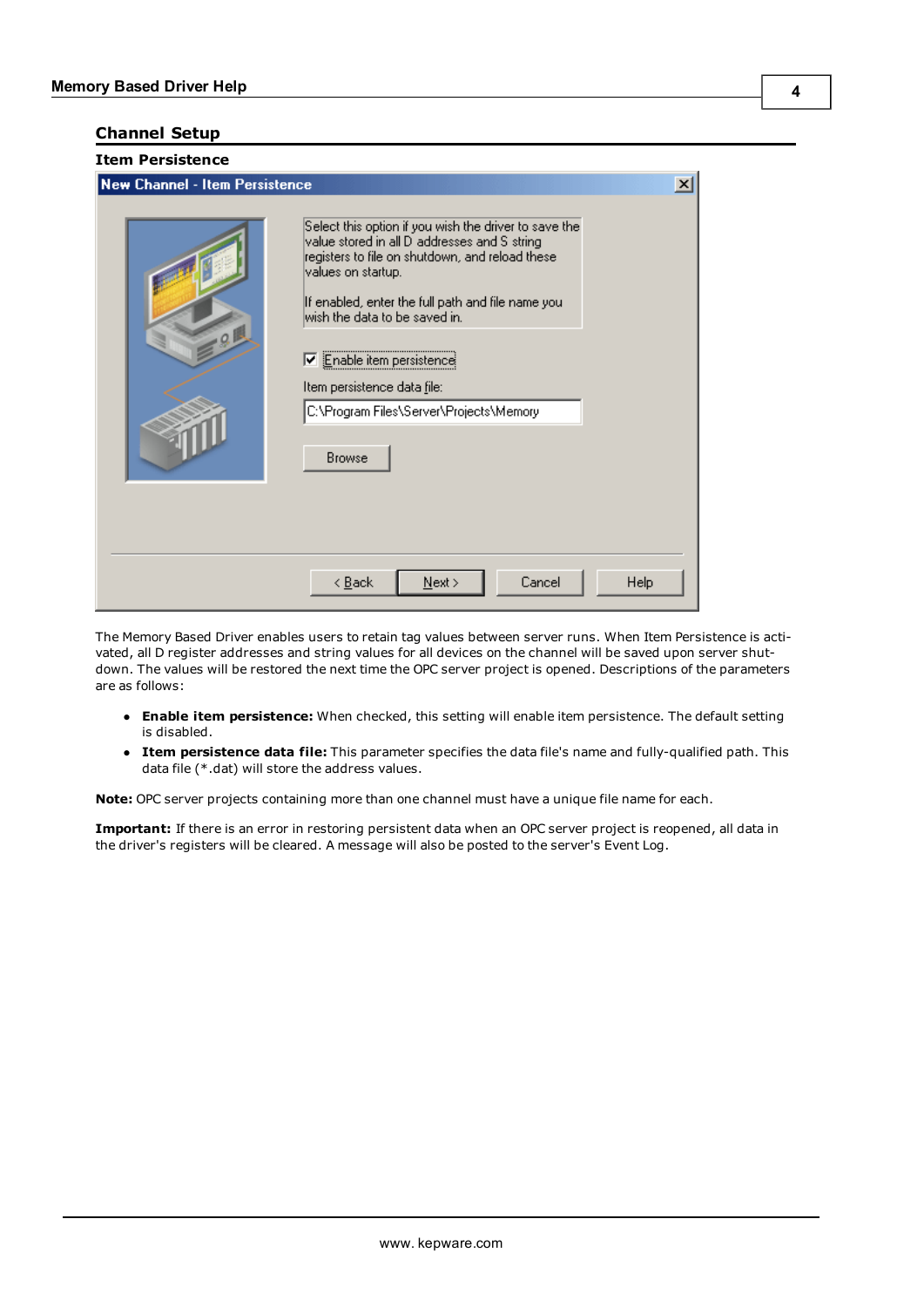| Data Type    | <b>Description</b>           |
|--------------|------------------------------|
| Boolean      | Single bit                   |
| <b>Byte</b>  | Unsigned 8 bit               |
| Word         | Unsigned 16 bit value        |
|              | bit 0 is the low bit         |
|              | bit 15 is the high bit       |
| Short        | Signed 16 bit value          |
|              | bit 0 is the low bit         |
|              | bit 14 is the high bit       |
|              | bit 15 is the sign bit       |
| <b>DWord</b> | Unsigned 32 bit value        |
|              | bit 0 is the low bit         |
|              | bit 31 is the high bit       |
| Long         | Signed 32 bit value          |
|              | bit 0 is the low bit         |
|              | bit 30 is the high bit       |
|              | bit 31 is the sign bit       |
| String       | Null terminated ASCII string |
| Double*      | 64 bit floating point value  |
| $Float*$     | 32 bit floating point value  |

## <span id="page-4-0"></span>**Data Types Description**

\*The descriptions assume the default setting; that is, first DWord low data handling of 64 bit data types and first word low data handling of 32 bit data types.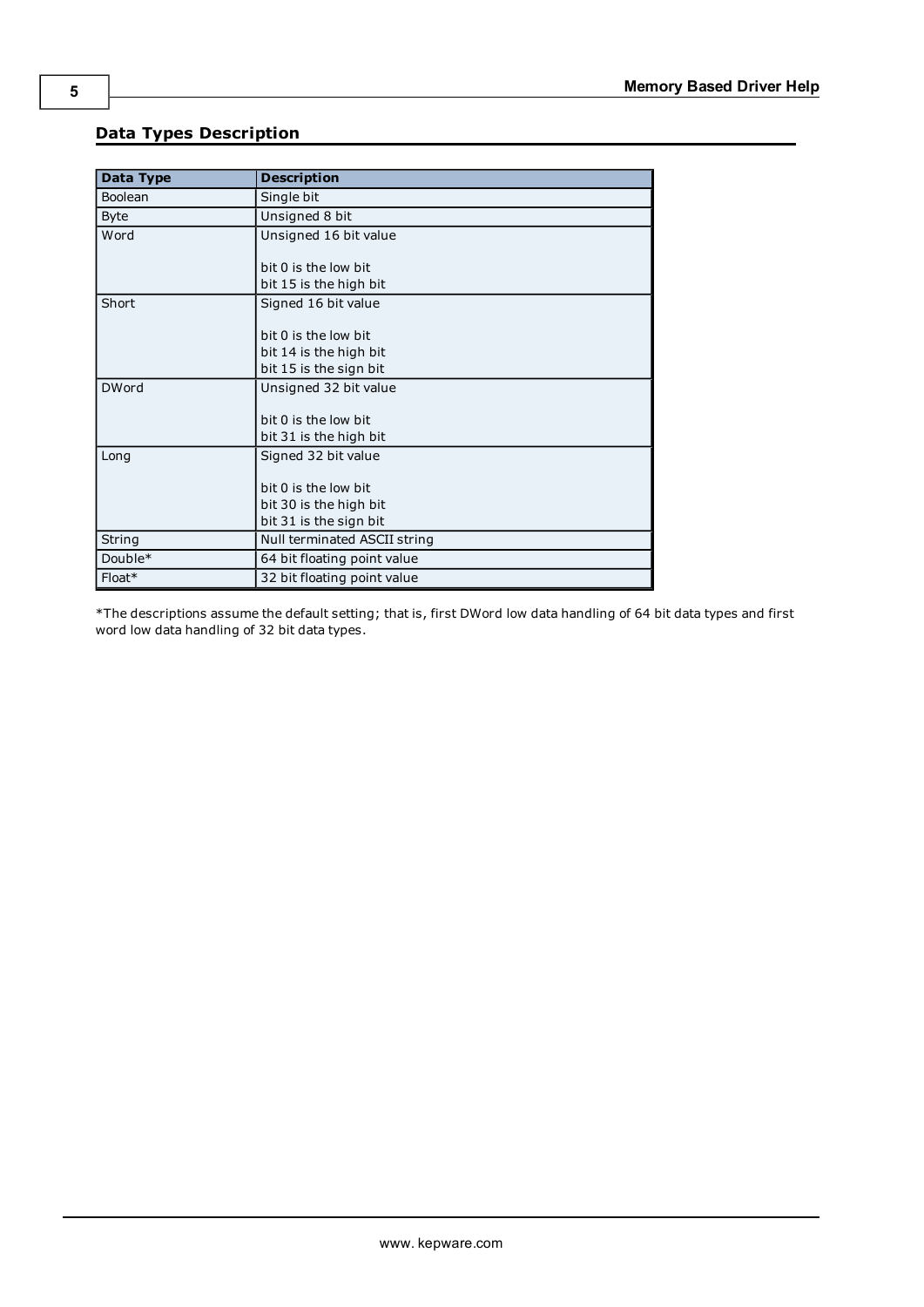<span id="page-5-0"></span>The address specified must allow for the data type's full size. This means that users cannot write past the end of the data range. Furthermore, all data types (except Boolean and String) support arrays by appending the [r] or [r][c] notation to the address. The default data types are shown in **bold**.

| <b>Device Type</b> | Range           | Data Type                | <b>Access</b> |
|--------------------|-----------------|--------------------------|---------------|
| l Constants        | D0000-D9999     | <b>Byte, Char</b>        | Read/Write    |
|                    | D0000-D9998     | BCD, Short, Word         |               |
|                    | D0000-D9996     | DWORD, Float, LBCD, Long |               |
|                    | D0000-D9992     | Double                   |               |
|                    | D0000.0-D9999.7 | <b>Boolean</b>           |               |
| <b>Strings</b>     | S000-S999       | <b>String</b>            | Read/Write    |

**Note:** This is a byte-based driver. Each register is one byte. For example, if users were to read a single word starting at address D0, the word would consist of addresses D0 and D1.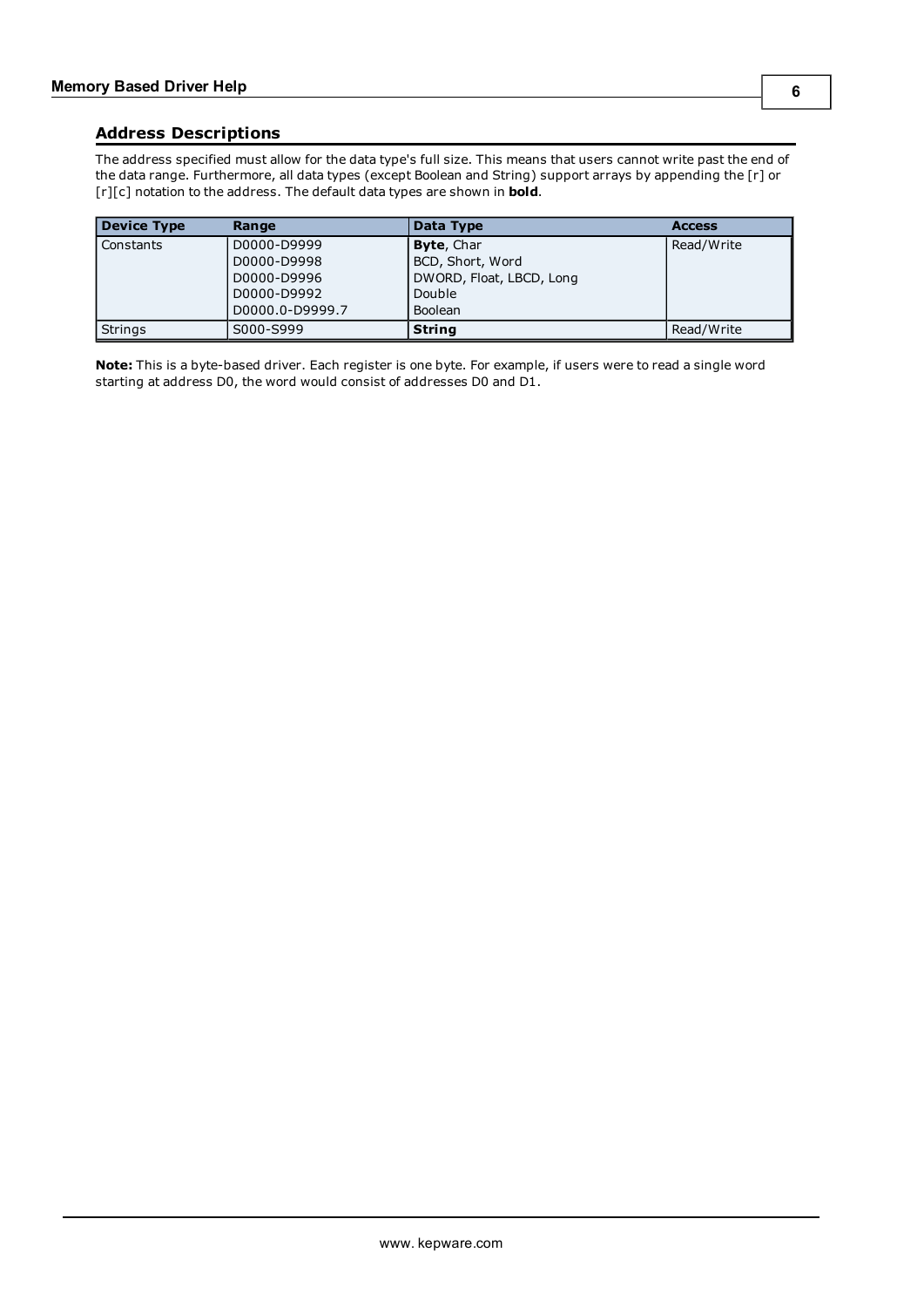#### <span id="page-6-0"></span>**Error Descriptions**

The following error/warning messages may be generated. The messages are listed here in alphabetical order.

**[Address](#page-6-1) ['<address>'](#page-6-1) [is](#page-6-1) [out](#page-6-1) [of](#page-6-1) [range](#page-6-1) [for](#page-6-1) [the](#page-6-1) [specified](#page-6-1) [device](#page-6-1) [or](#page-6-1) [register](#page-6-1) [Array](#page-6-2) [size](#page-6-2) [is](#page-6-2) [out](#page-6-2) [of](#page-6-2) [range](#page-6-2) [for](#page-6-2) [address](#page-6-2) ['<address>'](#page-6-2) [Array](#page-6-3) [support](#page-6-3) [is](#page-6-3) [not](#page-6-3) [available](#page-6-3) [for](#page-6-3) [the](#page-6-3) [specified](#page-6-3) [address:](#page-6-3) ['<address>'](#page-6-3) [Could](#page-6-4) [not](#page-6-4) [allocate](#page-6-4) [memory](#page-6-4) [for](#page-6-4) [simulated](#page-6-4) [device](#page-6-4) [Could](#page-7-0) [not](#page-7-0) [<load/save>](#page-7-0) [item](#page-7-0) [state](#page-7-0) [data.](#page-7-0) [Reason:](#page-7-0) [<reason>](#page-7-0) [Data](#page-7-1) [Type](#page-7-1) ['<type>'](#page-7-1) [is](#page-7-1) [not](#page-7-1) [valid](#page-7-1) [for](#page-7-1) [device](#page-7-1) [address](#page-7-1) ['<address>'](#page-7-1) [Device](#page-7-2) [address](#page-7-2) ['<address>'](#page-7-2) [contains](#page-7-2) [a](#page-7-2) [syntax](#page-7-2) [error](#page-7-2) [Device](#page-7-3) [address](#page-7-3) ['<address>'](#page-7-3) [is](#page-7-3) [not](#page-7-3) [supported](#page-7-3) [by](#page-7-3) [model](#page-7-3) ['<model](#page-7-3) [name>'](#page-7-3) [Device](#page-7-4) [address](#page-7-4) ['<address>'](#page-7-4) [is](#page-7-4) [Read](#page-7-4) [Only](#page-7-4) [Missing](#page-7-5) [address](#page-7-5)**

#### <span id="page-6-1"></span>Address '<address>' is out of range for the specified device or register

## **Error Type:**

Warning

#### **Possible Cause:**

A tag address that has been specified statically references a location that is beyond the range of supported locations for the device.

#### **Solution:**

<span id="page-6-2"></span>Verify that the address is correct; if it is not, re-enter it in the client application.

#### **Array size is out of range for address '<address>'**

#### **Error Type:**

Warning

#### **Possible Cause:**

A tag address that has been specified statically is requesting an array size that is too large for the address type or block size of the driver.

#### **Solution:**

<span id="page-6-3"></span>Re-enter the address in the client application to specify a smaller value for the array or a different starting point.

#### **Array support is not available for the specified address: '<address>'**

#### **Error Type:**

Warning

#### **Possible Cause:**

A tag address that has been specified statically contains an array reference for an address type that doesn't support arrays.

#### **Solution:**

<span id="page-6-4"></span>Re-enter the address in the client application to remove the array reference or correct the address type.

#### **Could not allocate memory for simulated device**

### **Error Type:**

Warning

#### **Possible Cause:**

The driver could not acquire memory resources needed for simulated device.

#### **Solution:**

- 1. Close any unneeded applications.
- 2. Increase the computer's physical or virtual memory.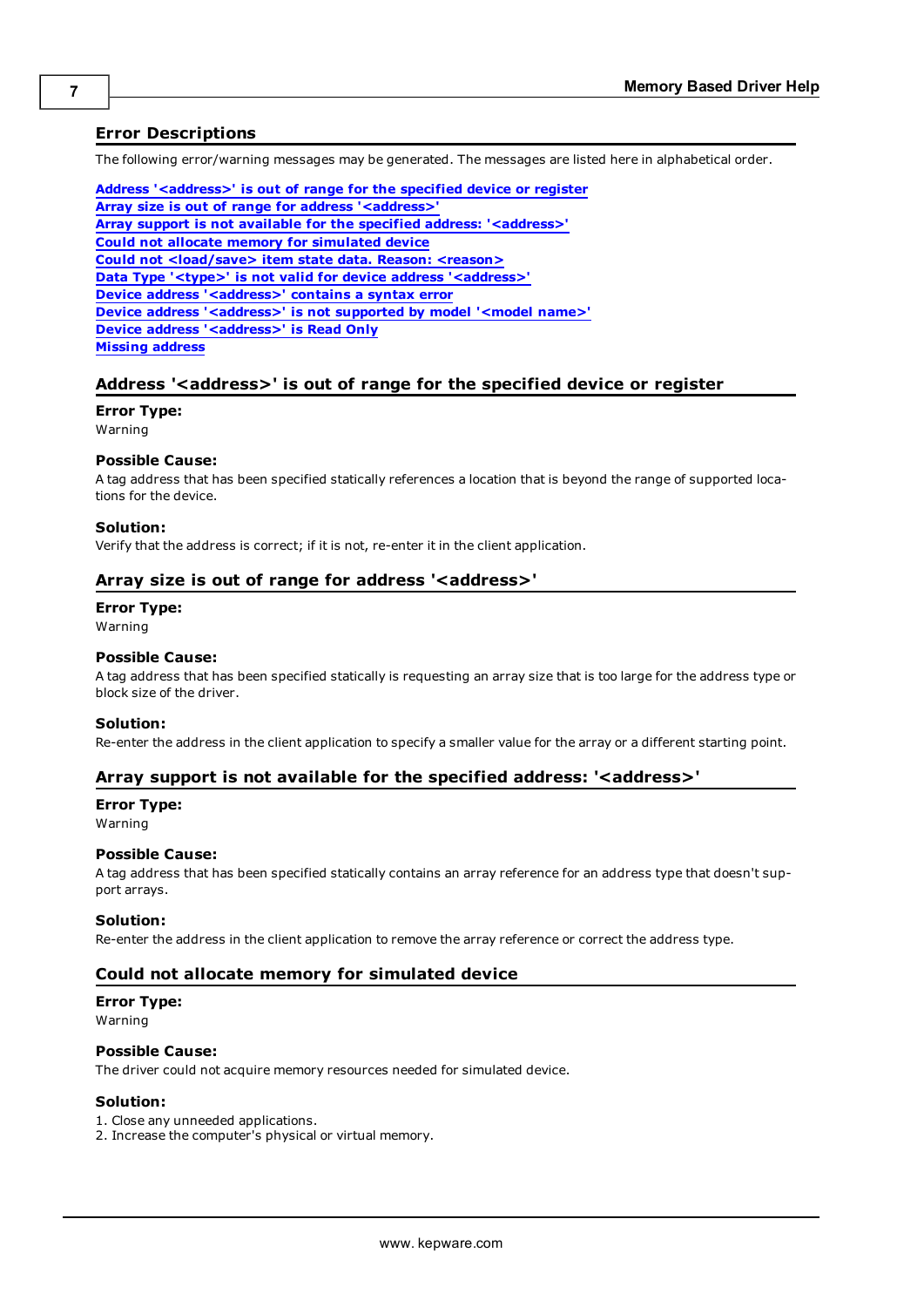### <span id="page-7-0"></span>**Could not <load/save> item state data. Reason: <reason>**

### **Error Type:**

Warning

#### **Possible Cause:**

The driver could not load or save item state data for the specified reason. Possible reasons may include corrupt data files, inadequate disk space, invalid drive in path, or deleted or renamed data files.

#### **Solution:**

Solution depends on the reason given in the error message.

#### **Note:**

<span id="page-7-1"></span>Previous state data will be lost in the case of file corruption or deletion.

#### Data Type '<type>' is not valid for device address '<address>'

#### **Error Type:**

Warning

#### **Possible Cause:**

A tag address that has been specified statically has been assigned an invalid data type.

#### **Solution:**

<span id="page-7-2"></span>Modify the requested data type in the client application.

#### Device address '<address>' contains a syntax error

## **Error Type:**

Warning

#### **Possible Cause:**

A tag address that has been specified statically contains one or more invalid characters.

#### **Solution:**

<span id="page-7-3"></span>Re-enter the address in the client application.

### Device address '<address>' is not supported by model '<model name>'

#### **Error Type:**

Warning

#### **Possible Cause:**

A tag address that has been specified statically references a location that is valid for the communications protocol but not supported by the target device.

#### **Solution:**

<span id="page-7-4"></span>Verify that the address is correct; if it is not, re-enter it in the client application.

#### **Device address '<address>' is Read Only**

#### **Error Type:**

Warning

#### **Possible Cause:**

A tag address that has been specified statically has a requested access mode that is not compatible with what the device supports for that address.

#### **Solution:**

<span id="page-7-5"></span>Change the access mode in the client application.

### **Missing address**

# **Error Type:**

Warning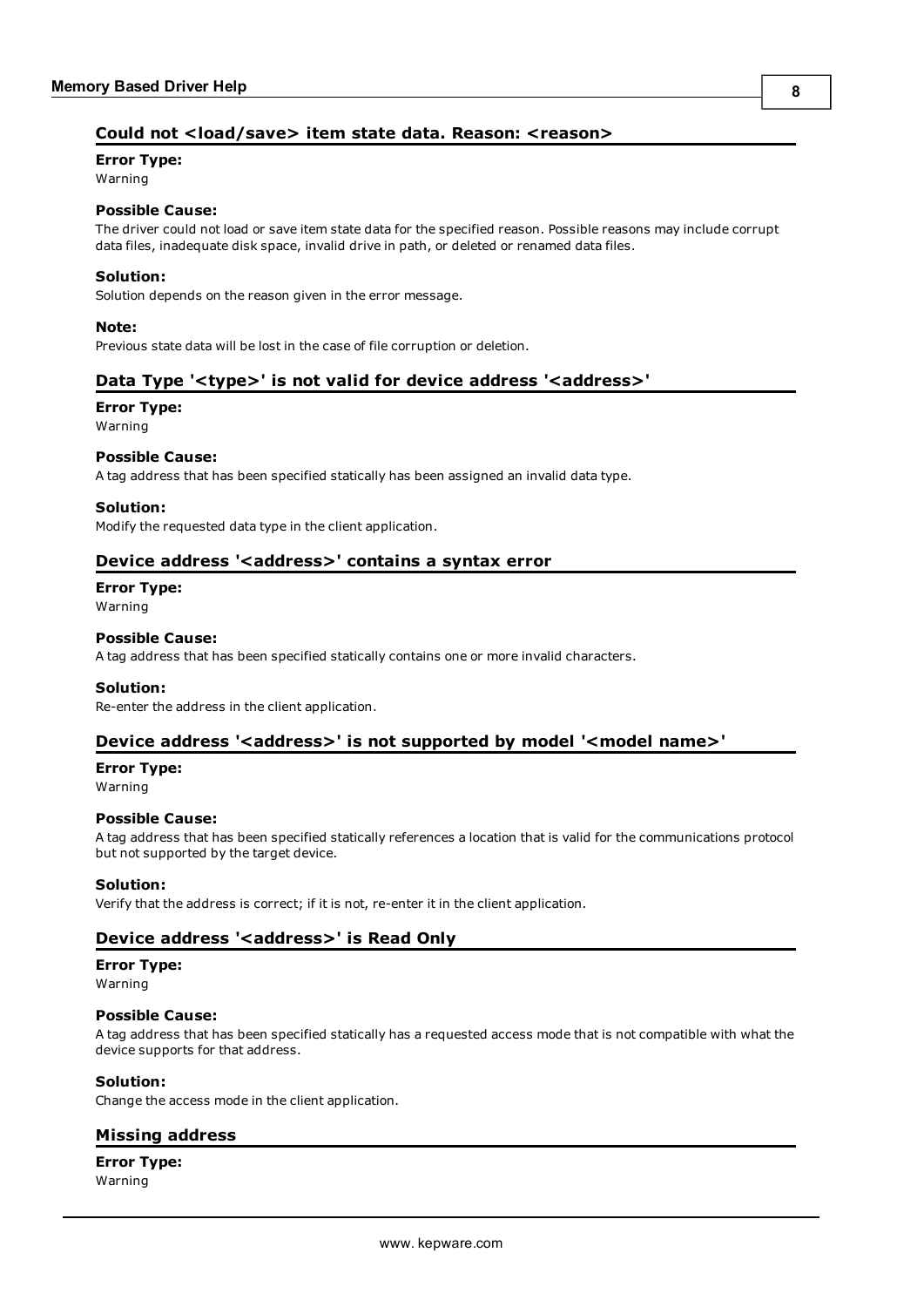### **Possible Cause:**

A tag address that has been specified statically has no length.

### **Solution:**

Re-enter the address in the client application.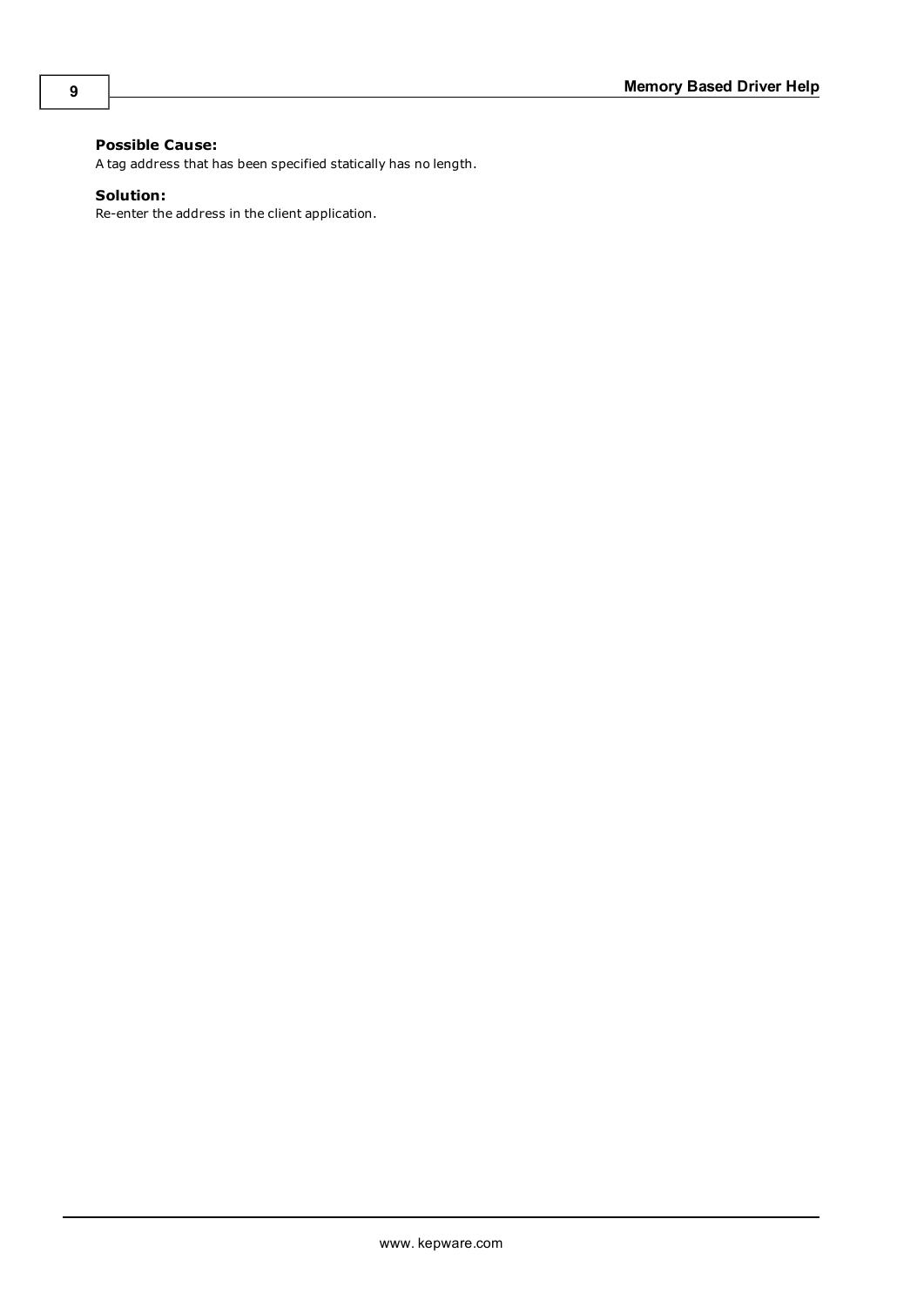# <span id="page-9-0"></span>**Index**

# **A**

# **C**

# **D**

# **E**

# **H**

### **M**

|--|--|--|